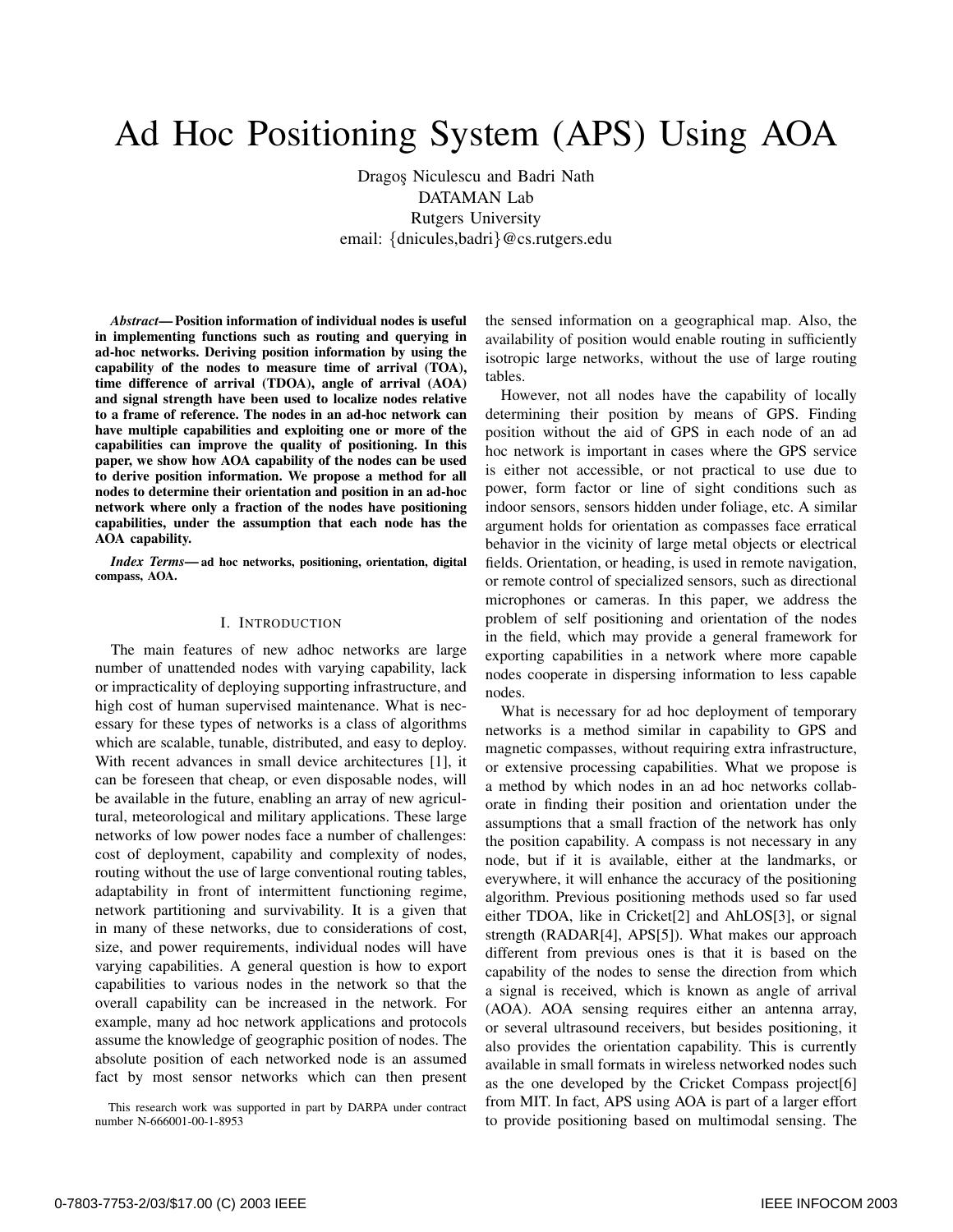aim is to show that ad hoc positioning is possible using various localization capabilities (ranging, AOA, compasses), independently, or together.

One scenario involving sensor networks frequently mentioned in literature is that of aircraft deployment of sensors followed by in flight collection of data by simply cruising the sensor field. This and other meteorological applications are implicitly assuming that the data provided by the sensor is accompanied by the sensor's position. It is thus possible to attach the sensed information to a geographical map of the monitored region. If this is an absolute necessity for making sense of the observed data, accurate position might also be useful for routing and coordination purposes. For some ad hoc networks, algorithms such as Cartesian routing[7], or geocast[8], enable routing with reduced or no routing tables at all, and are appropriate for devices like the Rene mote[1], with only half a kilobyte of RAM. An improvement that can be applied to some ad hoc routing schemes when position is available, Location Aided Routing [9] limits the search for a new route to a smaller destination zone. Our positioning and orientation algorithm is appropriate for indoor location aware applications, when the network's main feature is not the unpredictable, highly mobile topology, but rather temporary and ad hoc deployment. These networks would not justify the cost of setting up an infrastructure to support positioning, like proposed in [10], [4], or [2].

The orientation and positioning problems have been extensively studied in the context of mobile robot navigation [11]. However, many methods proposed by the robotics community make extensive use of image processing and preset infrastructure, such as "recognizable" landmarks. Our aim is a positioning method that is robust, but relies on less computational resources and infrastructures.

The rest of the paper is organized as follows: the next section describes the assumptions of the problem and the basic properties of AOA capable nodes. Section III presents our proposed approach, with the orientation forwarding scheme, and section IV discusses some error control issues. Sections V and VI present simulation results and discuss some mobility related issues, and VII summarizes with some concluding remarks.

## II. AOA THEORY

The network is a collection of ad hoc deployed nodes such that any node can only communicate directly with its immediate neighboring nodes within radio range. In the ideal case, when radio coverage of a node is circular, these networks are modeled as fixed radius random graphs. Each node in our network is assumed to have one main axis against which all angles are reported and the capacity to estimate with a given precision the direction from which a neighbor is sending data. We assume that after the deployment, the axis of the node has an arbitrary,





unknown heading, represented in figure 1 by a thick black arrow. Some of the nodes, from here on called landmarks, have additional knowledge about their position from some external source, such as a GPS receiver or human input. The term *bearing* refers to an angle measurement with respect to another object. In our case, the AOA capability provides for each node bearings to neighboring nodes with respect to a node's own axis. A *radial* is a reverse bearing, or the angle under which an object is seen from another point. We will use the term *heading* with the meaning of bearing to north, that is, the absolute orientation of the main axis of each node. In figure 1, for node  $B$ , bearing to  $A$  is  $ba$ , radial from *A* is *ab* , and heading is *b*. The problem to be solved is: *given imprecise bearing measurements to neighbors in a connected ad hoc network where a small fraction of the nodes have self positioning capability, find headings and positions for all nodes in the network*. The difficulty of the problem stems from the fact that the capable nodes (landmarks) comprise only a small fraction of the network, and most regular nodes are nodes are not in direct contact with enough landmarks. What we are looking for is a hop by hop method to export capabilities from the capable nodes to the regular ones.

When interacting with two neighbors, as shown in figure 1, a node can find out the angle between its own axis and the direction the signal comes from. Node *A* "sees" its neighbors at angles  $\hat{ac}$  and  $ab$ , and has the possibility of inferring one angle of the triangle,  $CAB = \hat{a}c$ -*ab*. For consistency all angles are assumed to be measured in trigonometric direction. Node *A* can also infer its heading, if heading of one of the neighbors, say *B*, is known. If node *B* knows its heading (angle to the north) to be *b*, then *A* may infer its heading to be  $2\pi - (\hat{b}a + \pi - \hat{a}b) + \hat{b}$ . This in fact a way to export the compass capability from *B* to *A*. If however, no compass is available in any node, but each node knows its position, heading can still be found because the orientations for the sides of the triangle can be found from positions of its vertices. What is therefore needed is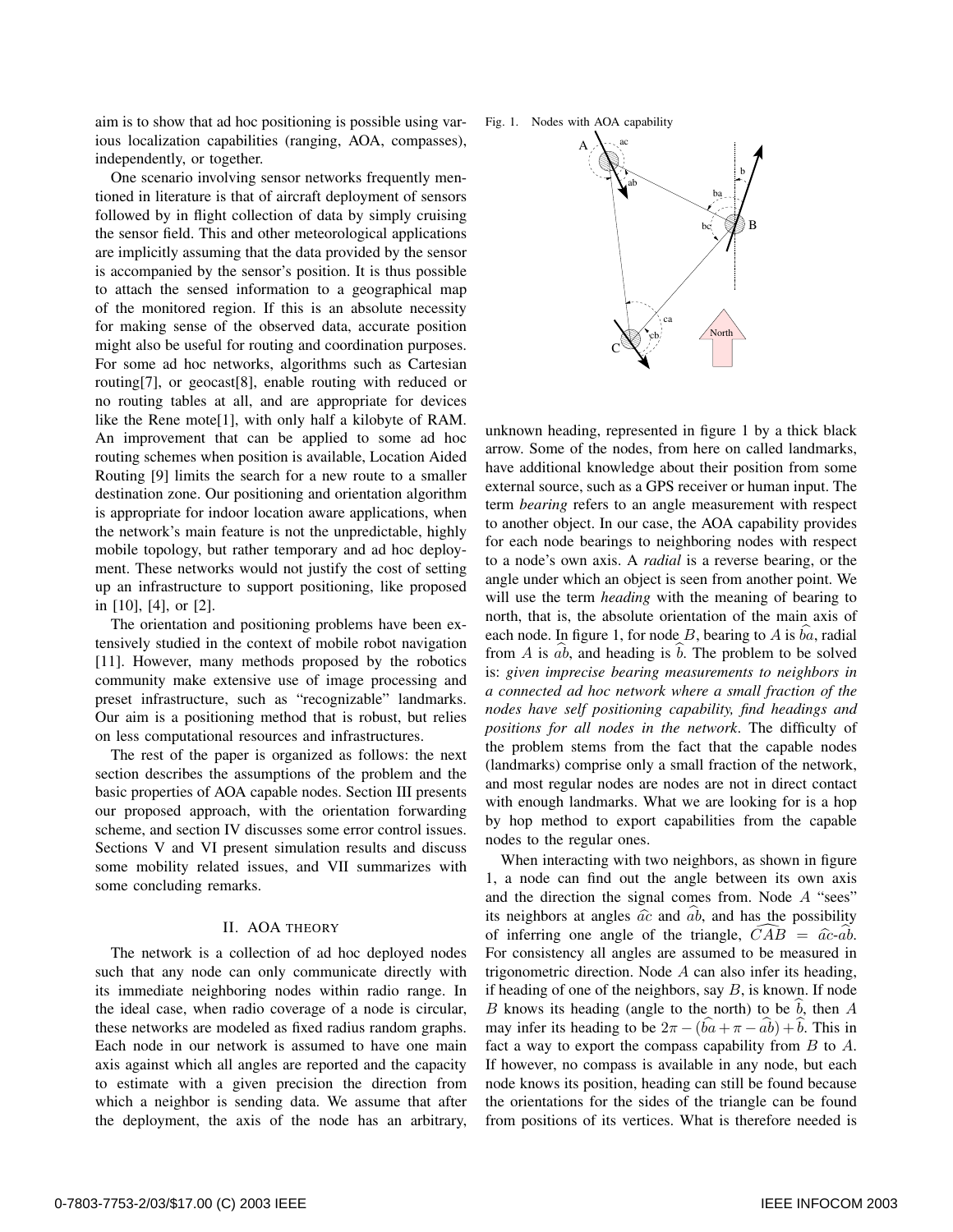Fig. 2. Basic principle of Cricket compass (adapted from[6]).



a positioning algorithm based on AOA, orientation being available by one of the means mentioned above.

#### *A. AOA capable nodes*

AOA capability is usually achieved by using an antenna array, which might be prohibitive in size and power consumption. A small form factor node that satisfies conditions outlined in the previous section has been developed at MIT by the Cricket Compass project[6]. Its theory of operation is based on both time difference of arrival (TDoA) and phase difference of arrival. Time difference is used in a similar manner in other projects, such as AhLOS[3] and Cricket Location[2], and is based on the six orders of magnitude difference between the speeds of sound and light. If a node sends a RF signal and an ultrasound signal at the same time, the destination node might infer the range to the originating node based on the time difference in arrivals. In order to get the angle of arrival, each node may use two ultrasound receivers placed at a known distance from each other, *L* (figure 2). By knowing ranges  $x_1$ ,  $x_2$ , and distance  $L$ , the node is able to infer the orientation  $θ$ , with a accuracy of 5<sup>°</sup> when the angle lies between *±*40◦. Medusa, used in AhLOS project[3] from UCLA, is another wireless networked node with small size which makes use of several ultrasound receivers, but without actually employing them to detect angle of arrival. These incipient realizations prove that it is feasible to get AOA capability in a small package that would be appropriate for future pervasive ad hoc networks.

## *B. Triangulation Using AOA*

The central observation suggesting that positioning using AOA is possible is that the following: if we know the positions for the vertices of a triangle and the angles at which an interior point "sees" the vertices, we can determine the position of the interior point. This problem, called triangulation, is somewhat similar to the trilateration problem, used in GPS[12]. The difference is that the interior point knows angles towards triangle sides instead





of distances to vertices. In figure 3, if beside coordinates of *A*, *B* and *C*, node *D* knows distances *DA*, *DB* and *DC*, it can use trilateration to infer its position.On the other hand, if it knows the angles  $BDA, ADC$ , and  $CDB$ it can find its position using triangulation. This is done by finding the intersection of the three circles determined by the landmarks and the known angles. Information from several landmarks can be used to get a least square error solution, because in the general case, AOA measurements do not have perfect accuracy. There are several possibilities to compute this estimated point of intersection. For this explanation it is useful to review how positioning is done using trilateration, when distances to known landmarks are known. Given  $(x_i, y_i)$  and  $d_i$ , the coordinates of and respectively the distance to landmark *i*, we build the nonlinear system

$$
(x - x_i)^2 + (y - y_i)^2 = d_i^2
$$
  

$$
i = 1, ..., n
$$

In Global Positioning System[12], the system is solved using nonlinear methods based on successive approximations, but it also can be solved by reduction to a linear system by subtracting one equation from the rest. In this latter case, we obtain equations

$$
2x(x_i - x_1) + 2y(y_i - y_1) =
$$
  
=  $d_1^2 - d_i^2 + x_i^2 - x_1^2 + y_i^2 - y_1^2$ ,  $i = 2, ..., n$ 

This linear system can be solved using standard methods for over-determined systems, such as the pseudo-inverse.

Getting back to our triangulation problem, it can be reduced to trilateration by some simple transformations. If for example a node *D* knows the angle to a pair of landmarks *A* and *B*, it may infer that its position is somewhere on the circle determined by the angle and the position of the two landmarks (figure 4). What is fixed in this picture is the center of the circle, *O*, whose position may be determined when  $x_a, y_a, x_b, y_b$  and angle  $ADB$ are known. This may help in transforming a triangulation problem of size *n* into a trilateration problem of size  $\begin{pmatrix} n \\ 2 \end{pmatrix}$ if for each pair of landmarks observed by a node we create an trilateration equation using  $x, y, x_0, y_0$  and the radius of the circle as the distance. Another possibility is to form all triplets of obtained landmarks and find the center of the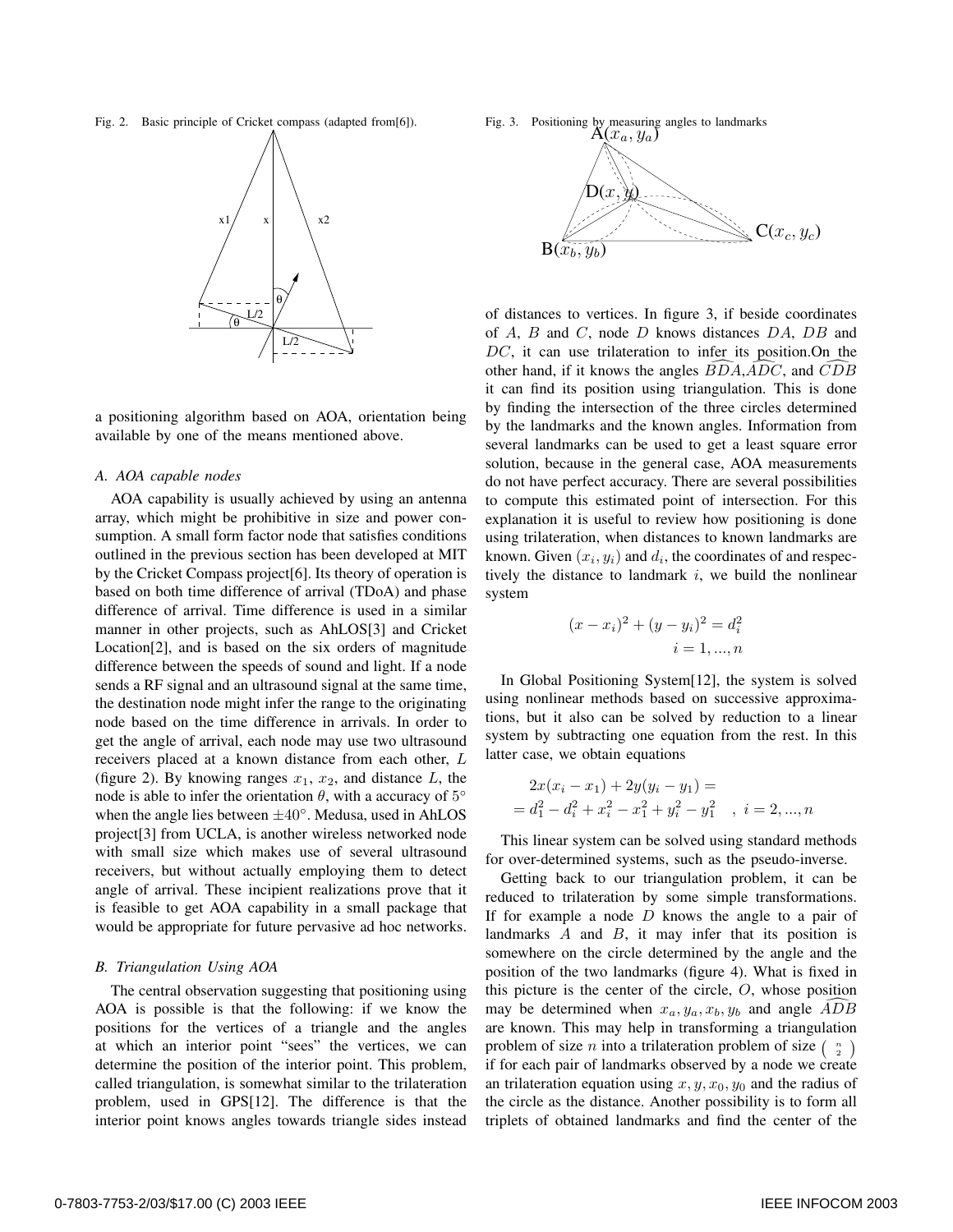Fig. 4. Geometric locus of a point seeing two known landmarks at a given angle, is a circle.  $AOB = 2ADB$ 



circumscribed circle for each such triplet and the unknown point *D*. This leads to the solving of  $\binom{n}{3}$  trilateration problems of size 3, one for each circle, with  $\begin{pmatrix} n \\ 3 \end{pmatrix}$  solution points. For small numbers of landmarks, the  $\begin{pmatrix} n \\ 3 \end{pmatrix}$  has a similar CPU complexity as the  $\binom{n}{2}$  one. However, the problems solved are all of size 3, thus requiring much less memory, whereas the  $\binom{n}{2}$  approach needs to handle  $\frac{n^2}{2}$  x2 sized matrices. A solution linear in the number of landmarks *n*, proposed in [11], makes efficient use of the representation of landmarks as complex numbers. In our simulation we used the simple  $\binom{n}{3}$  implementation, as it gives the same quality estimates as the linear solution presented in [11], but it is much more simple to implement and has a low penalty for small *n*.

Another method of positioning using angles is VOR (VHS Omni-directional Range), which is currently still the main aid for aircraft navigation. Its principle is very simple: a landmark sends two signals, one that is periodic and omni-directional, while the another one is directional and is rotated about the landmark. The airborne equipment receives both signals, and interprets the difference as a radial from the station. The coordinates of the station are known, therefore placing the mobile anywhere on a given line. A second VOR reading provides a second line to be intersected with the first. Given  $(x_i, y_i, r_i)$  the coordinates and the radial to the landmark *i*, a node can build the equation of the line  $a_i x + b_i y = c_i$  on which it places itself.

$$
if \cos(r_i) = 0
$$
  

$$
a_i = 1; b_i = 0; c_i = x_i
$$
  

$$
else
$$

 $a_i = \tan(r_i); b_i = -1; c_i = -y_i + x_i \tan(r_i)$ 

Combining all such lines to landmarks, the linear system to be solved for a location is:<br> $\begin{bmatrix} x & y \end{bmatrix} \begin{bmatrix} x \\ x \end{bmatrix}$ 

$$
\begin{bmatrix} a^T & b^T \end{bmatrix} \begin{bmatrix} x \\ y \end{bmatrix} = \begin{bmatrix} c^T \end{bmatrix}
$$
  
This approach is less average

This approach is less expensive computationally, for *n* landmarks requiring just a weighted least square linear system solving. What makes it slightly different form the previous one is the fact that the landmark should be equipped with a compass, so that it reports all radials against a well known direction, such as north. The bearing method, on the other hand does not require any compass at all, but still provides positioning and orientation for the



all nodes.

#### III. AD HOC POSITIONING SYSTEM (APS) ALGORITHM

The problem in an ad hoc network is that a node can only communicate with its immediate neighbors, which may not always be landmarks (landmarks are nodes which know their position and possibly their heading). APS [5] is a hybrid between two major concepts: distance vector (DV) routing and beacon based positioning (GPS). What makes it similar to DV routing is the fact that information is forwarded in a hop by hop fashion, independently with respect to each landmark. What makes it similar to GPS is that eventually each node estimates its own position, based on the landmark readings it gets. The original APS concept has been shown to work using range measurements, but is in fact extensible to angle measurements. What we propose is a method to forward orientation so that nodes which are not in direct contact with the landmarks can still infer their orientation with respect to the landmark. Here, "orientation" means bearing, radial, or both. We examine two algorithms, *DV*-*Bearing,* which allows each node to get a bearing to a landmark, and *DV-Radial,* which allows a node to get a bearing *and* a radial to a landmark.

The propagation works very much like a mathematical induction proof. The fixed point: nodes immediately adjacent to a landmark get their bearings/radials directly from the landmark. The induction step: assuming that a node has some neighbors with orientation for a landmark, it will be able to compute its own orientation with respect to that landmark, and forward it further into the network. What remains to be found is a method to compute this induction step, both for bearings and radials.

# *A. Orientation Forwarding*

The method is shown in figure 5: assume node *A* knows its bearings to immediate neighbors *B* and *C* (angles *b* and  $\hat{c}$ ), which in turn know their bearings to a faraway landmark *L*. The problem is for *A* to find its bearing to *L*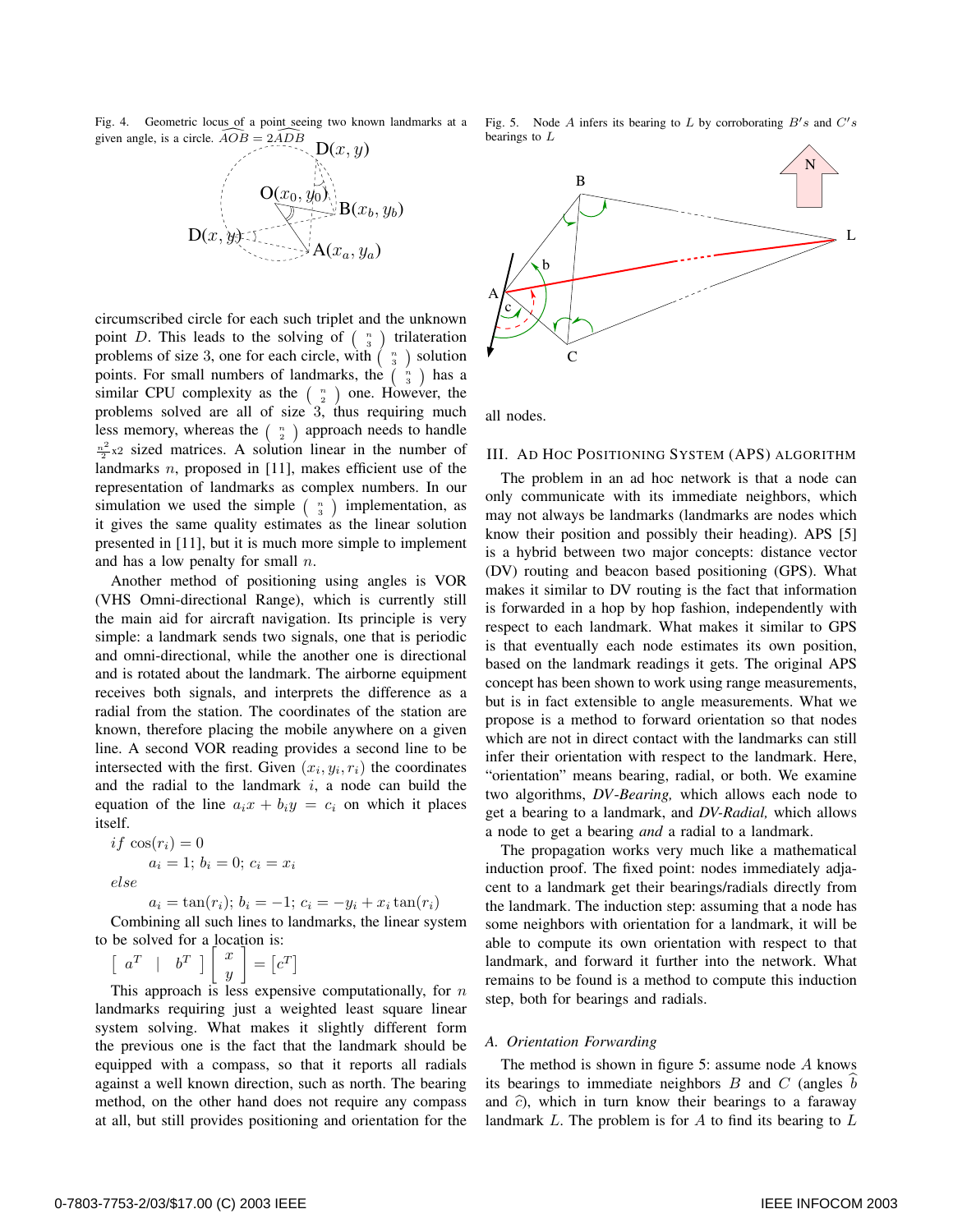(dashed arrow). If *B* and *C* are neighbors of each other, then *A* has the possibility to find all the angles in triangles ∆*ABC* and ∆*BCL*. But this would allow *A* to find the angle  $LAC$ , which yields the bearing of  $A$  with respect to *L*, as  $\hat{c} + LAC$ . Node *A* might accept another bearing to *L* from another pair of neighbors, if it involves less hops than the pair *B−C*. *A* then continues the process by forwarding its estimated bearing to *L* to its neighbors which will help farther away nodes get their estimates for *L*. Forwarding orientations is done in a fashion similar to distance vector routing algorithms. In our case, the landmarks are the ones starting the update messages that are propagated throughout the network, for each landmark independently. Once node *A* finds its bearings to at least three landmarks that are not on the same line or on the same circle with *A*, it can infer its position using one of the methods outlined in section II-B.

If the radial method is to be used, a similar argument holds, with the difference that now *A* needs to know, besides bearings of *B* and *C* to *L*, the radials of *B* and *C* from *L*. If the angle *BLN*- (radial at *B*) is also known, then the angle *ALN*- (radial at *A*) can also be found since all angles in both triangles are known. The actual downside for this method is in the increased amount of signaling - nodes *B* and *C* forward two values per landmark (bearing and radial) instead of just one, as in the bearing based method. If a compass would be available in every node, the two methods would in fact become identical because when all angles are measured against the same reference direction (north, for example), *bearing* =  $\pi$  *− radial*.

The algorithm has similar signalling overhead behavior with the original APS [5] algorithm (range based), which is roughly a TTL limited flooding per landmark. The following table summarizes for each method the required node capabilities and associated signaling-accuracy tradeoffs. "More" signalling refers to the fact that two values are needed per landmark, whereas "less" sends only one. In the case of a large existing packet overhead, one extra value may be of diminished importance. The accuracy of the two propagated methods will be quantified more precisely in the simulation section (V).

| compass   | method     | signaling | accuracy    |
|-----------|------------|-----------|-------------|
| nowhere   | DV-Bearing | less      | <i>less</i> |
| only at   | DV-Bearing | less      | <i>less</i> |
| landmarks | DV-Radial  | more      | more        |
| all nodes | DV-Radial  | less      | more        |

# *B. Network density*

The question that arises in deployment of the network is what kind of node density is needed in order to achieve a certain condition with high probability. It has been conjectured[13] that many random graph properties exhibit phase transitions - sharp increases in the probability when the density increases beyond a certain point. For example,





it has been proven that a random network in the plane needs a degree of about 6 in order to have complete connectivity with high probability. We expect the degree requirement to be higher in our case, since more than simple connectivity is needed for the orientation propagation to work. For a bearing to be propagated, two neighbors that are also neighbors of each other should be present for any given node. In figure 6, we can see that when the mean degree of a node increases beyond 9, with a very high probability it will meet the conditions to forward orientation. This data is empirically obtained by running our forwarding policy in a network of 1000 nodes with a single landmark and then count the number of nodes which get a bearing to it. Variation of the average degree is achieved by increasing the radio range of the nodes. In the case of a sensor network, it is often envisioned that the deployed density is higher than needed to allow for extension in battery life by tuning the duty cycle. This means that an initial degree of 9 might be tolerable (50% more nodes have to be deployed), as the normal functioning regime can be later lowered to 6, which has been shown to be the minimum for connectivity [13].

#### IV. ERROR CONTROL

Being that all bearing measurements are affected by errors, the forwarding may actually amplify and compound smaller errors into larger errors. A number of simple techniques may be employed to reduce the propagation of such errors, including: avoiding inference based on small angles or on degenerate triangles, limiting the propagation of DV packets with a simple TTL scheme and elimination of the outliers in position estimation. The fact that angle measurements are affected by error greatly influences the very core of our algorithm: bearing propagation. As the environment we envision for this positioning algorithm is a low power, low communication capacity node, error control methods employed have to be lightweight. Together, the three mentioned methods achieve an error reduction of about half.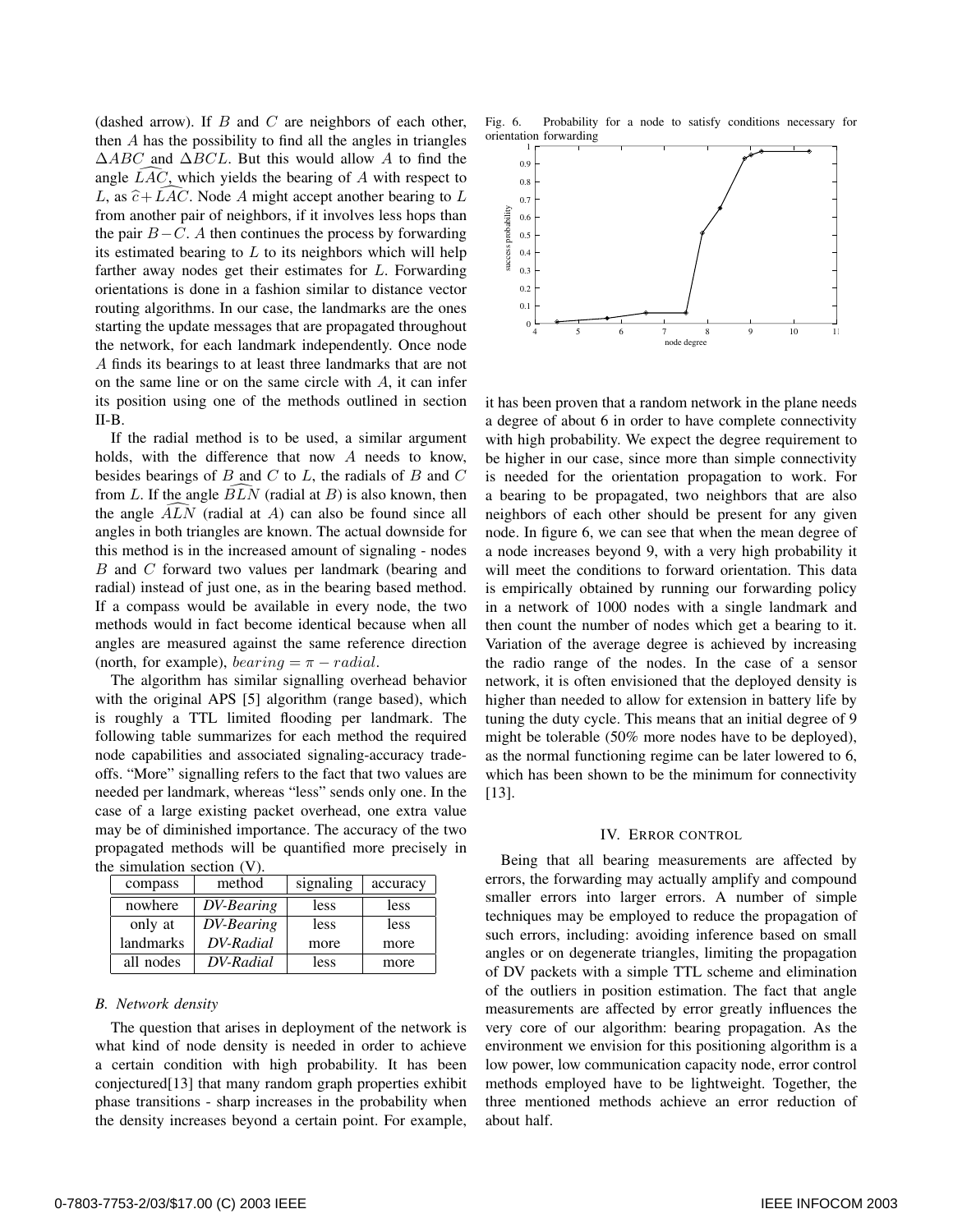Fig. 7. Error is compounded with propagation



Fig. 8. Angle threshold provides a tradeoff between error and coverage



The first intuitive remark is that error cumulates with distance, because of the way bearings are propagated. We verified this fact in a network of 200 nodes, by plotting the average bearing error as a function of distance in hops to the respective landmark (figure 7). Limiting the propagation of the DV packets using a TTL scheme is a good idea not only for error control reasons, but also for reducing communication complexity. If TTL is infinite, each landmark is flooding the entire network with its coordinates, thus triggering bearing computation at every other node. Therefore, the TTL is the main feature that makes the proposed algorithm scalable. As long as enough landmarks can be acquired from the area allowed by the TTL, the total size of the network does not influence the amount communication or the quality of the estimates.

The next key observation is that small angles are more error prone than large angles. It is preferable to deal with equilateral triangles than with triangles that have two very acute angles and one obtuse angle. The reason for that is that AOA measurement errors are theoretically independent of the actual angle measured. For example, the same angle





error of 5*<sup>o</sup>* will make much more difference in a triangle with a true angle of  $10^{\circ}$  than in one with  $60^{\circ}$ . It is an analogue situation with the geometric dilution of precision (GDOP) in the GPS, in which the error amplification depends on the landmark constellation. To address this problem we use a threshold value to eliminate triangles in which small angles are involved. In figure 5, section III-A, if any of the two triangles ∆*ABC* and ∆*BCL* have small angles, *A* won't get to propagate orientation to *L*. There is a tradeoff between coverage and positioning error, and this results from the orientation forwarding policy. A conservative policy would use a high threshold, limiting the computations with small angles but also limiting the propagation of orientations, and finally reducing coverage. A relaxed policy would propagate almost all angles, involving more errors, but would improve coverage. In figure 8, it is shown how varying from a very conservative forwarding policy (threshold= $0.5 \approx 28°$ ) to a very relaxed one (threshold= $0.01 \approx 0.5$ °) achieves different levels of coverage (success rate) with different amounts of error. The positioning error represents the average distance in hops from the true position, obtained after propagation (section III-A) and triangulation (section II-B). The coverage represents the fraction of nodes successfully obtaining a position. The data is obtained by positioning with different thresholds, indicated in the figure, in the configuration shown in figure 10, with a TTL of 6, 20% landmarks and a high AOA measurement error (stddev =  $0.4 \simeq 23^{\circ}$ ).

Another error control method, suggested in [11], refers to the position estimations obtained from the triplets of landmarks. In all the mentioned methods, several position estimations may be obtained, leading to the problem of combining them into one single estimate. While this can simply be the centroid of the estimates, in practice it has been observed that large errors are clustered together. This is caused by common angle errors across bearing propagation paths. The method suggested in [11] is to first compute the centroid and then remove the outliers before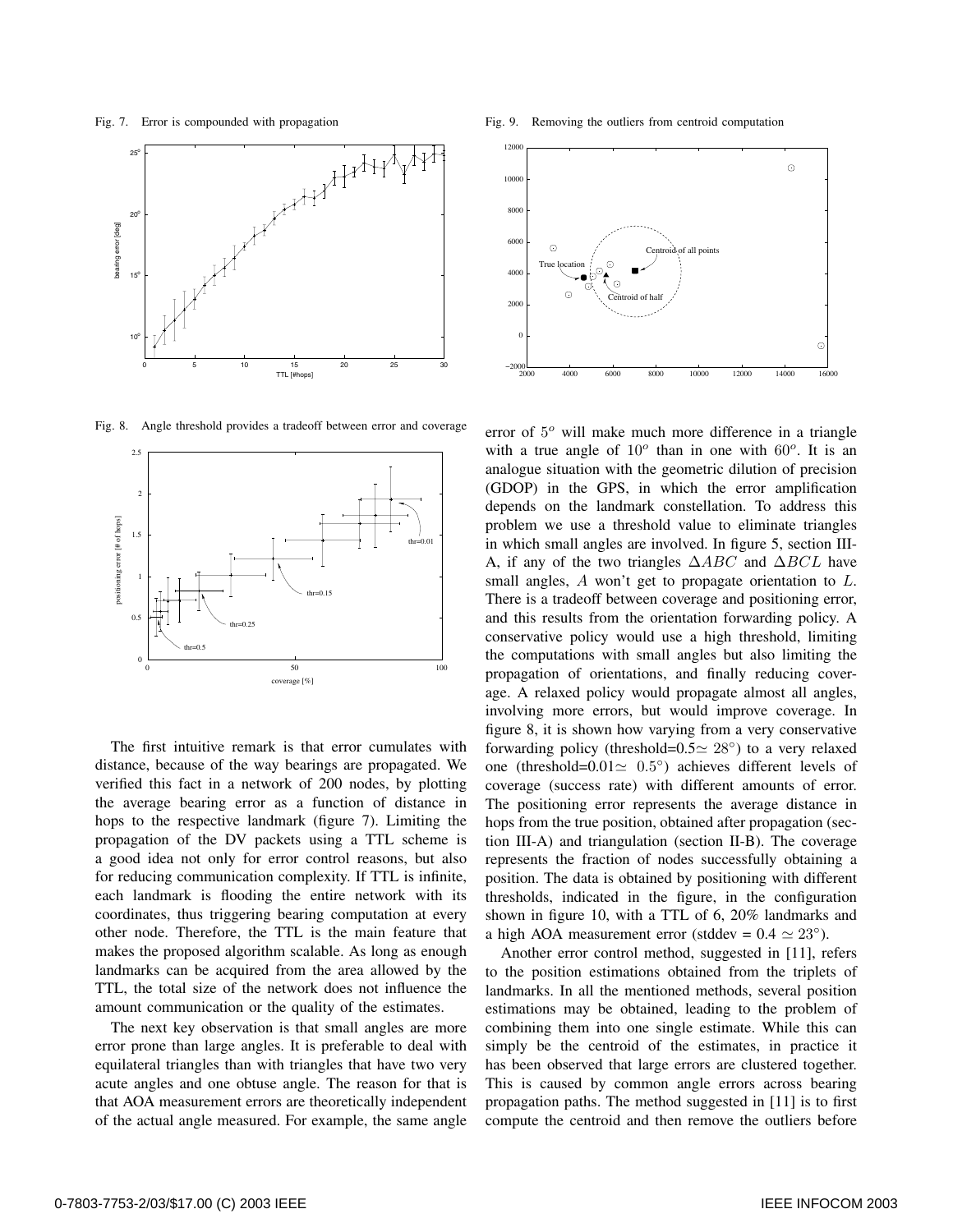Fig. 10. Isotropic topology



recomputing a new centroid with the remaining points (fig 9). There are more powerful methods available, such as data clustering and k-smallest enclosing circle, but they involve higher computational and memory complexities, which may not be applicable to small networked nodes, such as sensor nodes.

# V. SIMULATION

We simulated an isotropic<sup>1</sup> map similar with the one in figure 10 (average degree=10.5, diameter=32), but with 1000 nodes, each having a random, but unknown heading. A fraction of nodes are landmarks, meaning that they have self positioning capability by an external method such as GPS. Gaussian noise is added to each AOA estimation to simulate measurement errors. Gaussian distribution has the property that 95% of the samples lie within 1.96 standard deviations from the mean. What this means for angle measurements is that if the standard deviation of the noise is for example  $\frac{\pi}{8}$ , then 95% of the measurements will be in the interval  $\left(-\frac{\pi}{4}, \frac{\pi}{4}\right)$  of the true bearing, thus giving a total spread of  $\frac{\pi}{2}$  for bearing measurements. Performance will be evaluated based on the accuracy of positioning for nonlandmark nodes, accuracy of heading, and percentage of the regular nodes which succeed the solving for a position (coverage). All the results presented in this section are averaged from 100 runs with different randomly distributed landmark configurations over the same network. Due to the fact that the proposed algorithms provide different tradeoffs, in order to produce comparable coverage we ran *DV-Bearing* with a TTL of 5 and *DV-Radial* with a TTL









of 4. In both cases the angle threshold was  $0.35 \approx 20^{\circ}$ ). All performance graphs indicate the standard deviation in selected points.

Positioning error (figure 11) is represented relative to the maximum communication range of a node. An error of 1*.*0 means that the position resulted from the positioning algorithm is one (maximum sized) radio hop away from its true position. For *DV-Bearing*, this position is obtained from the bearings to landmarks, applying the triangulation method mentioned in section II-B. For *DV-Radial,* position is obtained from the radials by solving a linear system. On the horizontal axis of the graphs the standard deviation of the measurement noise is varied from 0 to  $\frac{\pi}{4}$ , and the several curves on each graph correspond to different landmark ratios. A larger number of landmarks improves both accuracy and precision, by solving a larger system for each positioning problem. For reasonable errors *DV-Radial* provides better positioning accuracy, and exhibits less dependence on the percentage of landmarks.

Bearing error (figure 12) is the average error of the

 $\frac{1}{1}$ *isotropic* = having the same physical properties in all directions (connectivity, density, node degree, landmark distribution)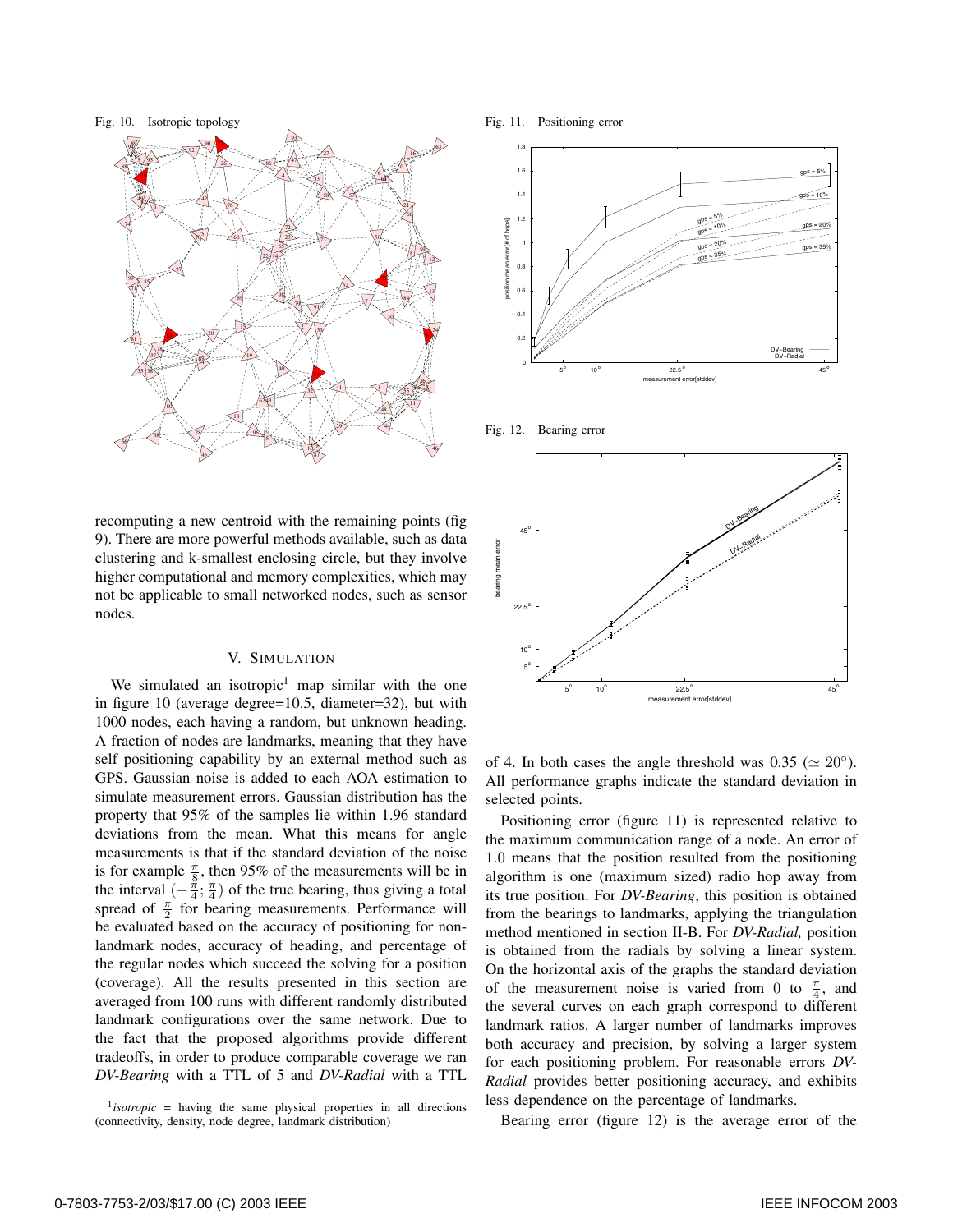

Fig. 14. Coverage



bearing to landmarks obtained by regular nodes after the orientation propagation phase stops. This is a primary measure of how the forwarding method compounds and propagates error. Because each landmark is treated independently, bearing errors are not affected by the number of landmarks available in the network. As expected, *DV-Radial* exhibits lower error, mainly because of the extra value that is forwarded.

Heading is the angle between nodes axis and the north, as would be given by a compass. Heading error is therefore the error in the absolute orientation averaged over all nodes. In our simulation, it is obtained by each node after estimating a position. Heading error (figure 13) is about double the bearing error, which is consistent with the results presented in [11].

Coverage (figure 14) represents the percentage of non landmark nodes which are able to resolve for a position. The reasons for which a node doesn't get a position are: fewer than three landmarks accumulated (due to propagation errors), collinear or co-circular landmarks, or numerical instability in the system solving. We aimed

for similar coverage for the two algorithms in order to compare the other performance metrics. Even if positioning is theoretically possible with two landmarks for *DV-Radial* and with three landmarks for *DV-Bearing*, in practice, due to angle errors compounding, a much higher number of landmarks might be needed.

The main observations to draw from simulations are the following: accuracy can be traded off for coverage by tuning the TTL and the threshold value. The TTL tradeoff is also between energy and coverage, as its reduction would lead to less energy spending but also to less coverage. Positions obtained are usable for applications such as geodesic routing, as it is showed in [5], with errors of similar scale. Bearing errors follow closely the measurement noise, but they can be further decreased using more sophisticated correction methods.

In order to evaluate the accuracy of positions and orientations for a realistic application, we devised a simple example in which a mobile traverses a fixed network and is sensed by nodes within a certain distance. Nodes are initially deployed randomly, with a fraction of them (20%) having the self positioning capability. After running the APS algorithm to infer their position and orientation, the nodes sensing the mobile report their position and the direction in which the mobile was observed. At a central location, reports from various nodes are aggregated to produce an estimate position of the mobile. Since both positions and directions reported by nodes are based on APS produced positions/orientations, and therefore affected by errors, and because there may be more than two reporting nodes, the estimate position of the mobile is obtained by solving an over-determined linear system, in order to minimize the square error. In figure 15, the original trajectory is shown with a dashed line, and the restored one with a solid line. Standard deviations are indicated for each sample point. While more complicated data fusion/prediction techniques (such as Kalman filters) may be used here to improve the estimated trajectory, the purpose of the example is merely to quantify the APS produced error in the position and orientation of the nodes, with no additional processing. The network used (fig 10) was an isotropic topology with 100 nodes, mean degree 8.18, 20 nodes of which have self positioning capability. The measurement error considered was white gaussian noise with a standard deviation of 0.08 radians, which is about double the error of 5*<sup>o</sup>* achieved by the AOA nodes realized by the Cricket compass project[6]. The algorithm used to infer position and orientation is *DV-Bearing*, which trades off some accuracy in order to work with less signaling and fewer capabilities (no compasses anywhere in the network). We assumed that the sensing distance is equal to communication radius, so that for each point we get about 6 or 7 readings. The sensing angle error is assumed to be 0, so that all the errors in the restored trajectory quantify the errors in our positioning algorithm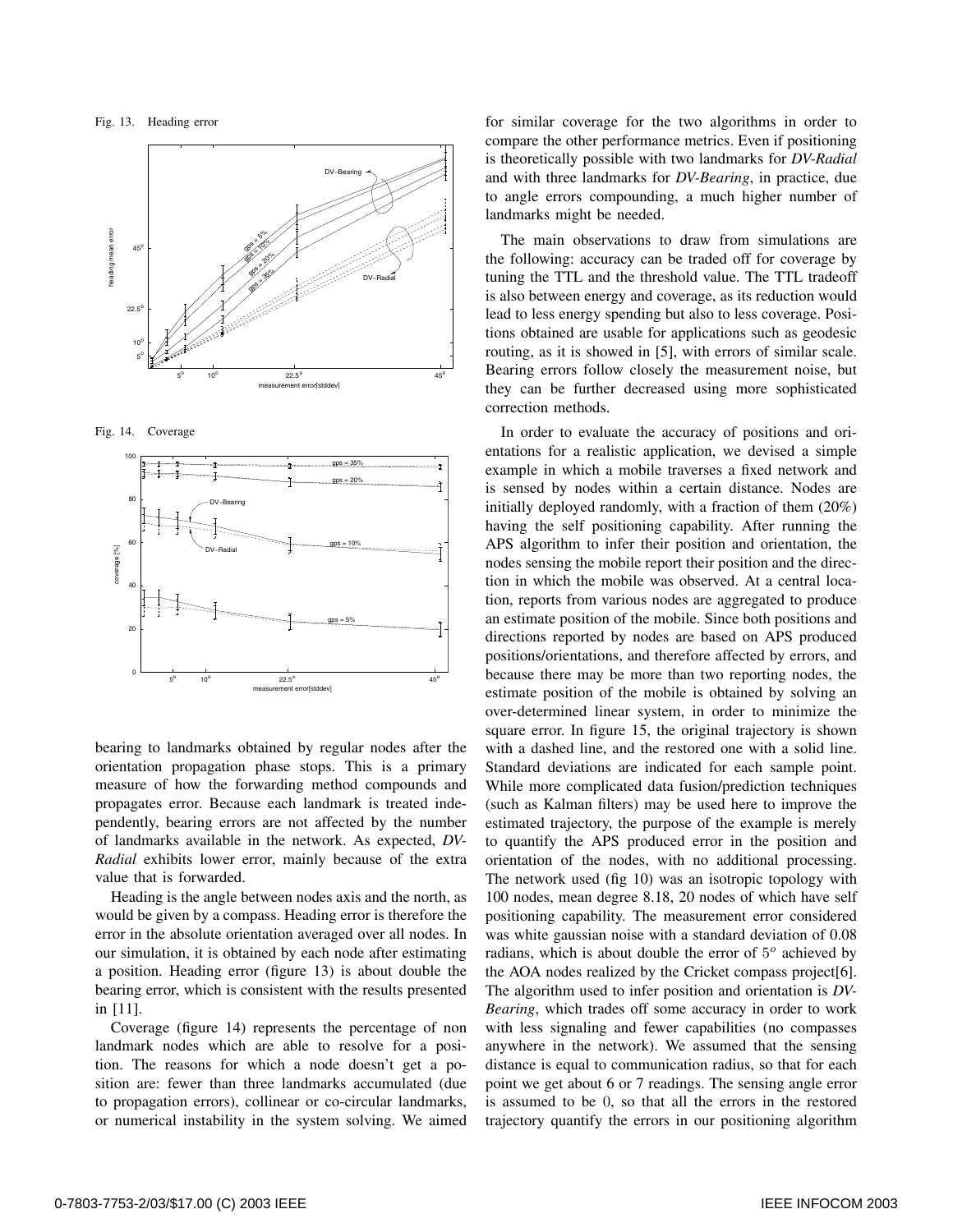Fig. 15. tracking example isotropic topology



(*DV-Bearing*). It is interesting to note that estimations in the middle of the network are much more accurate that the ones at the edge (and this was verified with various other trajectories). The main cause for this is that an observation at the edge is obtained from angles which are clustered together in a small zone of the trigonometric circle - for example, a corner estimation would have all the angles in one single quadrant. In fact this is true about positions obtained by both algorithms. This would suggest that this class of algorithms (positioning, orientation, tracking) would run better when the border of the network is reduced in size, or is directly supported by preferential landmark placement.

# VI. NODE MOBILITY

Our current simulation of APS only considers static topologies. While highly mobile topologies, usually associated with ad hoc networks, would require a great deal of communication to maintain up to date location, we envision ad hoc topologies that do not change often, such as sensor networks, and indoor or outdoor temporary infrastructures, like disposable networks. APS aims to keep a low signaling complexity in the event network topology changes slightly. When a node moves, it will be able to get distance vector updates from its new neighbors and triangulate to get its new position, therefore communication remains localized to nodes that are actually mobile. Not even moving landmarks would cause a communication surge in our approach because the only things that identify a landmark are its coordinates. In fact, a moving landmark would provide *more information* to the positioning algorithm, as the new position of the landmark acts as a new landmark for both mobile and fixed nodes. With a mobile "landmark", we

can envision a case when a single, fly-over GPS enabled node is in fact enough to initialize an entire static network. Subsequent mobility of the network is supported as long as a sufficient fraction of nodes remains fixed at any one time to serve updates for the mobile nodes. While APS would perform well for limited mobility, it is very likely that its DV nature would incur high signalling costs in highly mobile scenarios. Drawing from experience in ad hoc routing, we may infer that an on-demand positioning scheme would be more appropriate for these cases.

An avenue that is explored extensively in mobile robotics research, involves usage of accelerometers and gyroscopes. Situations may arise when either a node doesn't have enough neighbors to get sufficient orientation readings, or the node wishes to stay in an inactive state for security or power conservation reasons. In this cases dead reckoning could be used to infer an estimate of current position based on the last triangulated position. This capability is given by accelerometers, which can provide relative positioning after a double integration of acceleration readings. Heading can be inferred in a similar manner when gyroscopes is available.

## VII. FUTURE WORK AND CONCLUSIONS

Besides the extensions to mobility, already mentioned, future development of the project will be in the direction of improving the positioning quality by using error estimation and multimodal sensing.

An error estimation method proposed in [14] involves transmitting of the error estimation together with DV data. A node performing the orientation estimation described in section III-A, would also compute the estimated error of the newly computed orientation and forward it along. By increasing the signalling overhead, the final triangulation method has the possibility of using weights for each landmark. In case of range based APS, this provided a considerable reduction in positioning error. We are still investigating the adaptation of this error method for angle propagation.

Multimodal sensing can enhance the performance of positioning algorithms. AOA and ranging, possibly enhanced with compasses and accelerometers, have the possibility to provide better positioning than any of them taken separately. Both AOA and ranging are or can be currently achieved using common hardware - time difference of arrival (TDoA), based on ultrasound transmitters/receivers. Not requiring additional hardware makes multimodal based sensing a viable approach for positioning, which we plan to explore in the future.

To conclude, the method we proposed infers position and orientation in an ad hoc network where nodes can measure angle of arrival (AOA) from communication with their immediate neighbors. The assumption is that all nodes have AOA capability and only a fraction have self